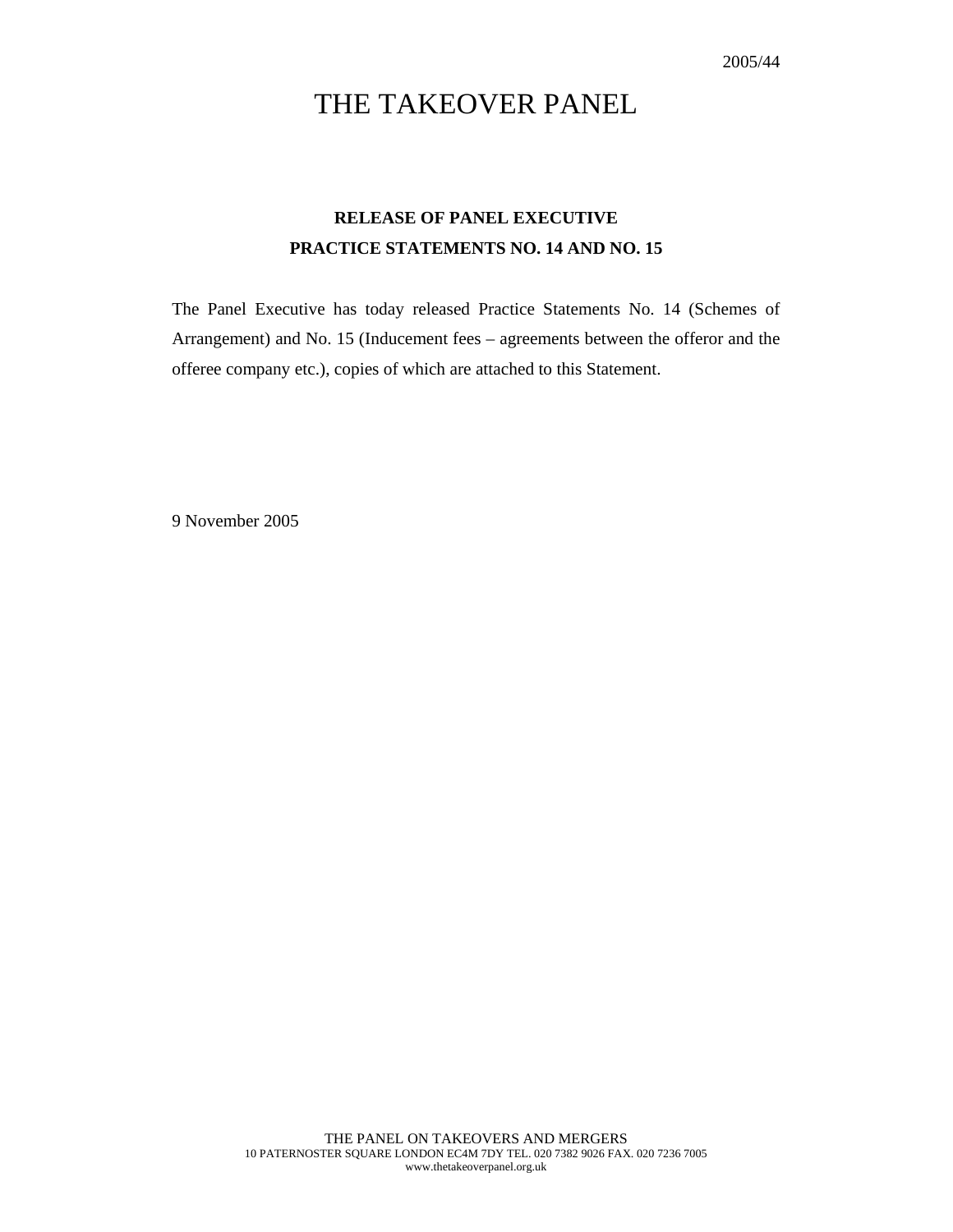# THE TAKEOVER PANEL

## **PRACTICE STATEMENT NO. 14**

### **SCHEMES OF ARRANGEMENT**

The Executive has been reviewing the application of the Code to Schemes of Arrangement under Section 425 of the Companies Act 1985 ("Schemes") and wishes to explain how it applies the Code to Schemes in the following areas.

### **1. Definition of "offer period"**

An "offer period" is defined in the Code as follows:

"*Offer period means the period from the time when an announcement is made of a proposed or possible offer (with or without terms) until the first closing date or, if this is later, the date when the offer becomes or is declared unconditional as to acceptances or lapses.* …"

In the case of a Scheme, the question arises as to when the offer period ends. There are a number of key events in Schemes. First, resolutions must be passed at the Court convened shareholders' meeting(s) to approve the Scheme proposals (the "Shareholders' Meetings"). Second, in order for a Scheme to become effective, the Scheme proposals must be sanctioned by the Court at a hearing (the "Court Hearing") which is usually convened within 3-4 weeks following the Shareholders' Meetings. Finally, the Court order sanctioning the Scheme is filed with the Registrar of Companies (the "Effective Date") at which point the Scheme will become binding on all shareholders.

Whilst obtaining the shareholder approvals at the Shareholders' Meetings and the sanction of the Court at the Court Hearing are critical to the success of the Scheme, a Scheme will only become legally binding and effective on the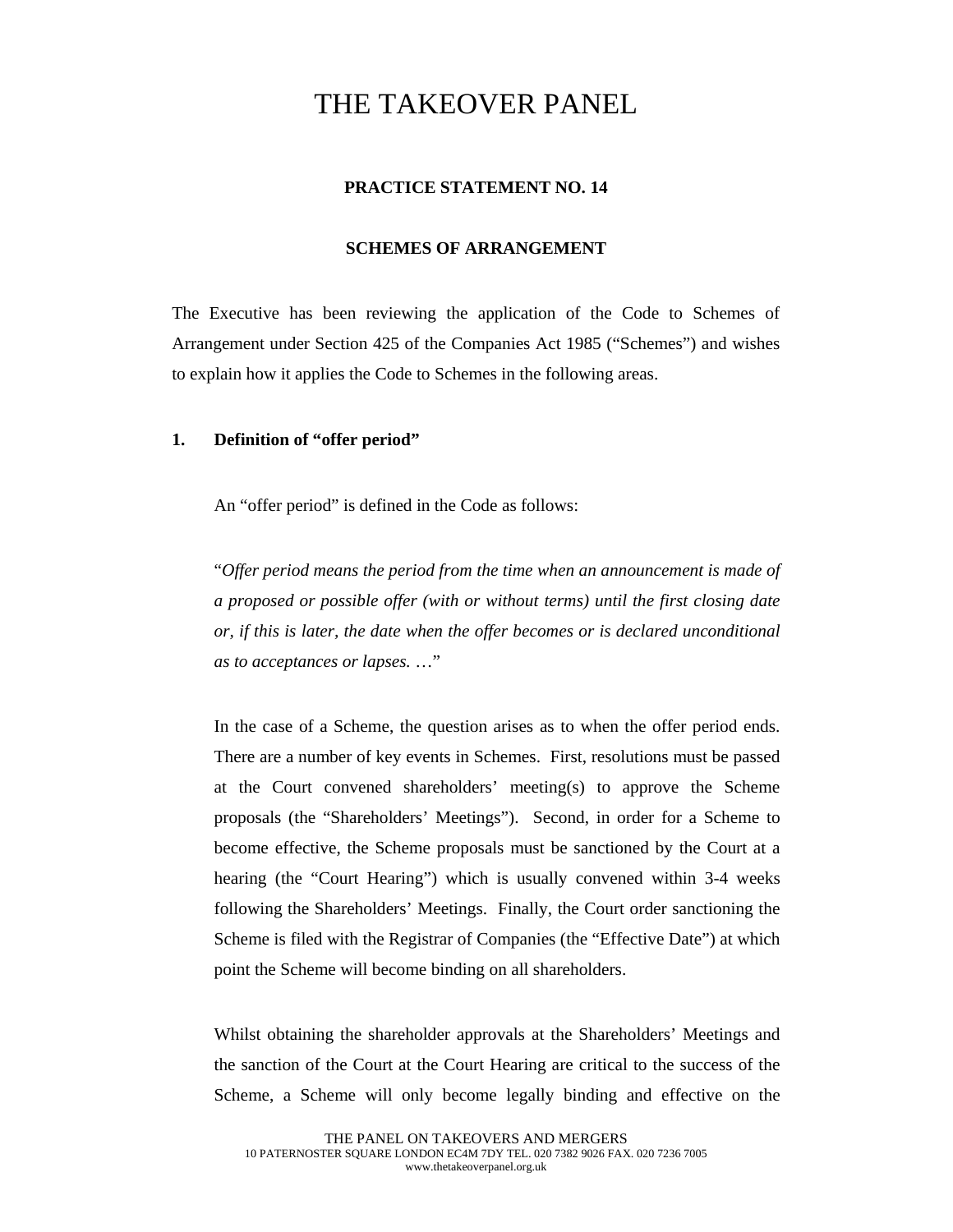Effective Date. Accordingly, the Executive's approach is normally to regard the offer period as ending on the Effective Date. Provisions in the Code which apply during the "offer period" or "during the course of an offer" (or similar) will normally be interpreted as applying until the Effective Date.

#### **2. Note 1 on Rule 19.3**

Note 1 on Rule 19.3 of the Code states:

"*While an offeror may need to consider its position in the light of new developments, and may make a statement to that effect, and while a potential competing offeror may make a statement that it is considering making an offer, it is not acceptable for such statements to remain unclarified for more than a limited time in the later stages of the offer period. Before any statements of this kind are made, the Panel must be consulted as to the period allowable for clarification. This does not detract in any way from the obligation to make timely announcements under Rule 2.*"

In the case of a Scheme, the Executive will normally set the latest date for clarification on or around 10 calendar days prior to the date of the Shareholders' Meetings. In certain cases, however, the Executive may set a date which falls after the date of the Shareholders' Meetings but prior to the Court Hearing. In considering the appropriate latest date for clarification, the Executive will consider each case on its facts and will seek to balance the desirability for shareholders of the offeree company to be given sufficient time to understand the position of any potential competing offeror(s) before they vote on the Scheme proposals against the need for potential competing offeror(s) to have sufficient time to prepare their competing proposals.

The Executive should always be consulted at an early stage as to how the Code applies to Schemes, in particular in relation to timetable issues.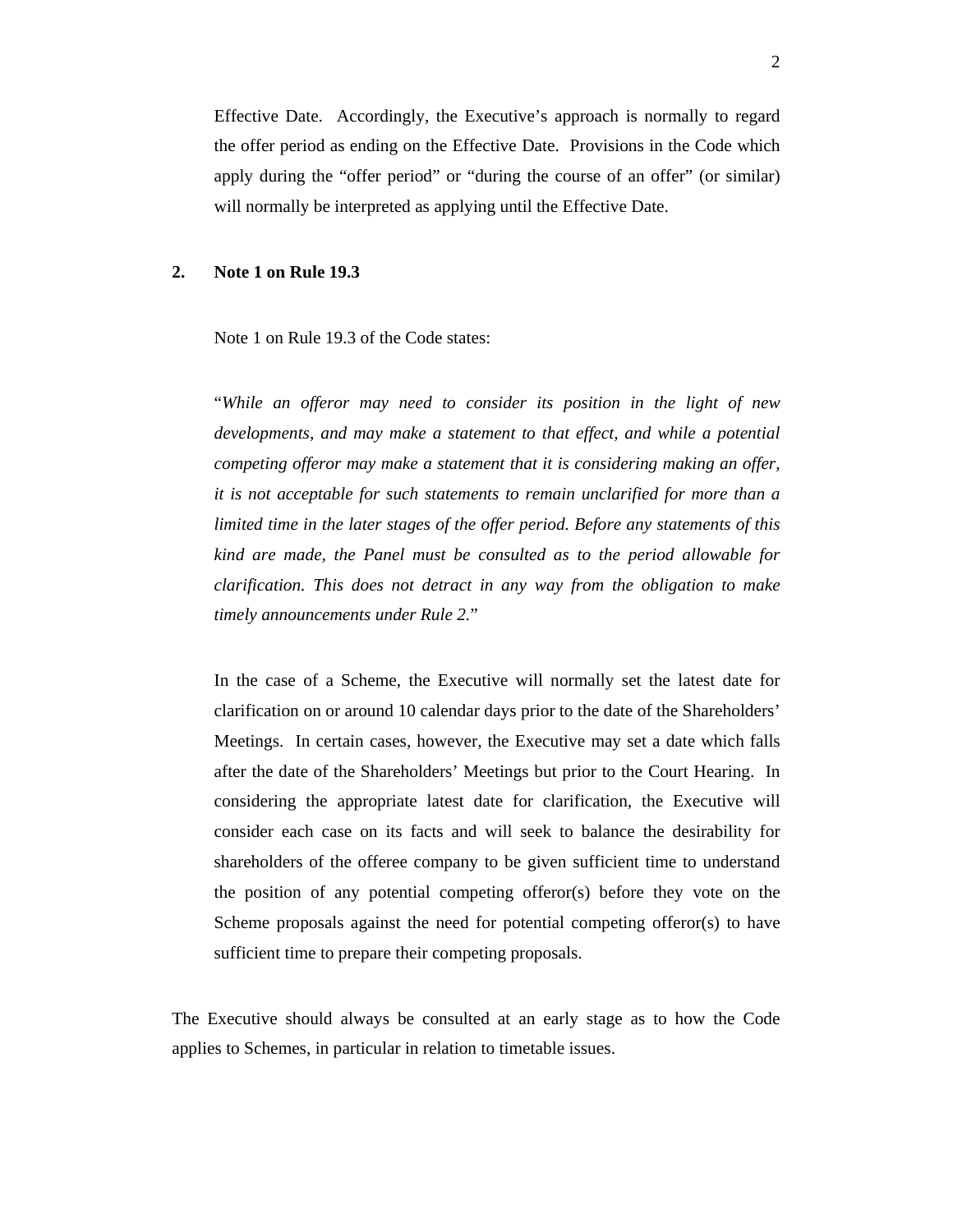*Practice Statements are issued by the Executive to provide informal guidance to companies involved in takeovers and practitioners as to how the Executive normally interprets and applies relevant provisions of the Code and the SARs in certain circumstances. Practice Statements do not form part of the Code or the SARs. Accordingly, they are not binding on the Executive or the Panel and are not a substitute for consulting the Executive to establish how the Code and the SARs apply in a particular case. All Practice Statements issued by the Executive are available on the Panel's website at www.thetakeoverpanel.org.uk.*

9 November 2005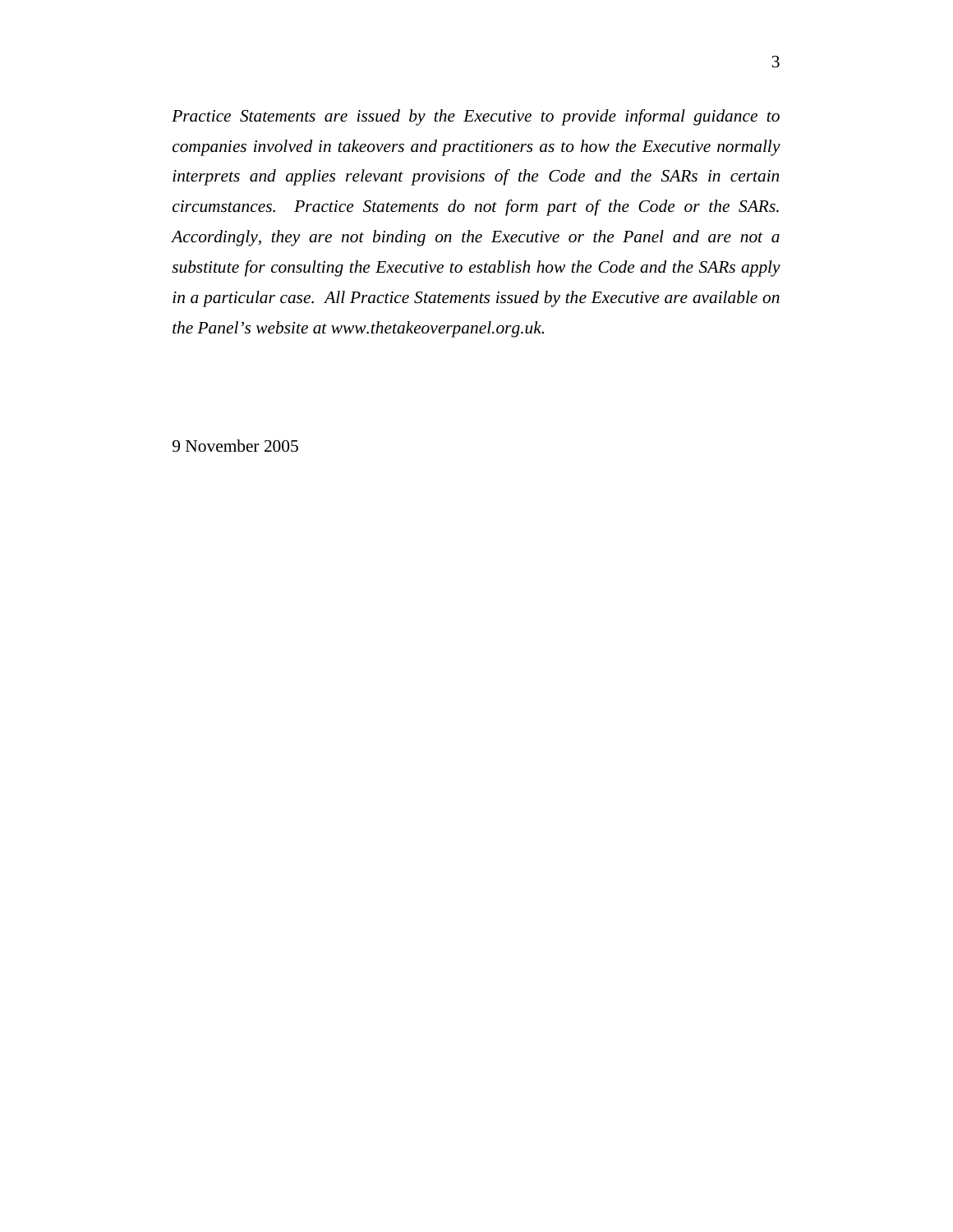# THE TAKEOVER PANEL

### **PRACTICE STATEMENT NO. 15**

## **INDUCEMENT FEES - AGREEMENTS BETWEEN THE OFFEROR AND THE OFFEREE COMPANY ETC.**

Rule 21.2 of the Code provides that inducement fees must normally be for no more than 1% of the value of the offeree company, calculated by reference to the offer price. The first two paragraphs of Note 1 on Rule 21.2 state that:

"*An inducement fee is an arrangement which may be entered into between an offeror or a potential offeror and the offeree company pursuant to which a cash sum will be payable by the offeree company if certain specified events occur which have the effect of preventing the offer from proceeding or causing it to fail* … *.* 

*This Rule will also apply to any other favourable arrangements with an offeror or potential offeror which have a similar or comparable financial or economic effect* … *.*"

The Executive has been reviewing the operation of the Rule and this Note and wishes to clarify its interpretation as set out below.

#### *Agreements between the offeror and the offeree company*

The Executive is consulted about the application of Rule 21.2 to a range of agreements between offerors and offeree companies. These agreements (which are frequently described as "Implementation Agreements" or "Exclusivity Agreements") impose a variety of restrictions on offeree companies. For example, they often seek to restrict the offeree company from soliciting other offers and impose confidentiality obligations on it. Such restrictions may be in addition to the agreement by the offeree company to pay the offeror an inducement fee of up to 1% of the offer value if a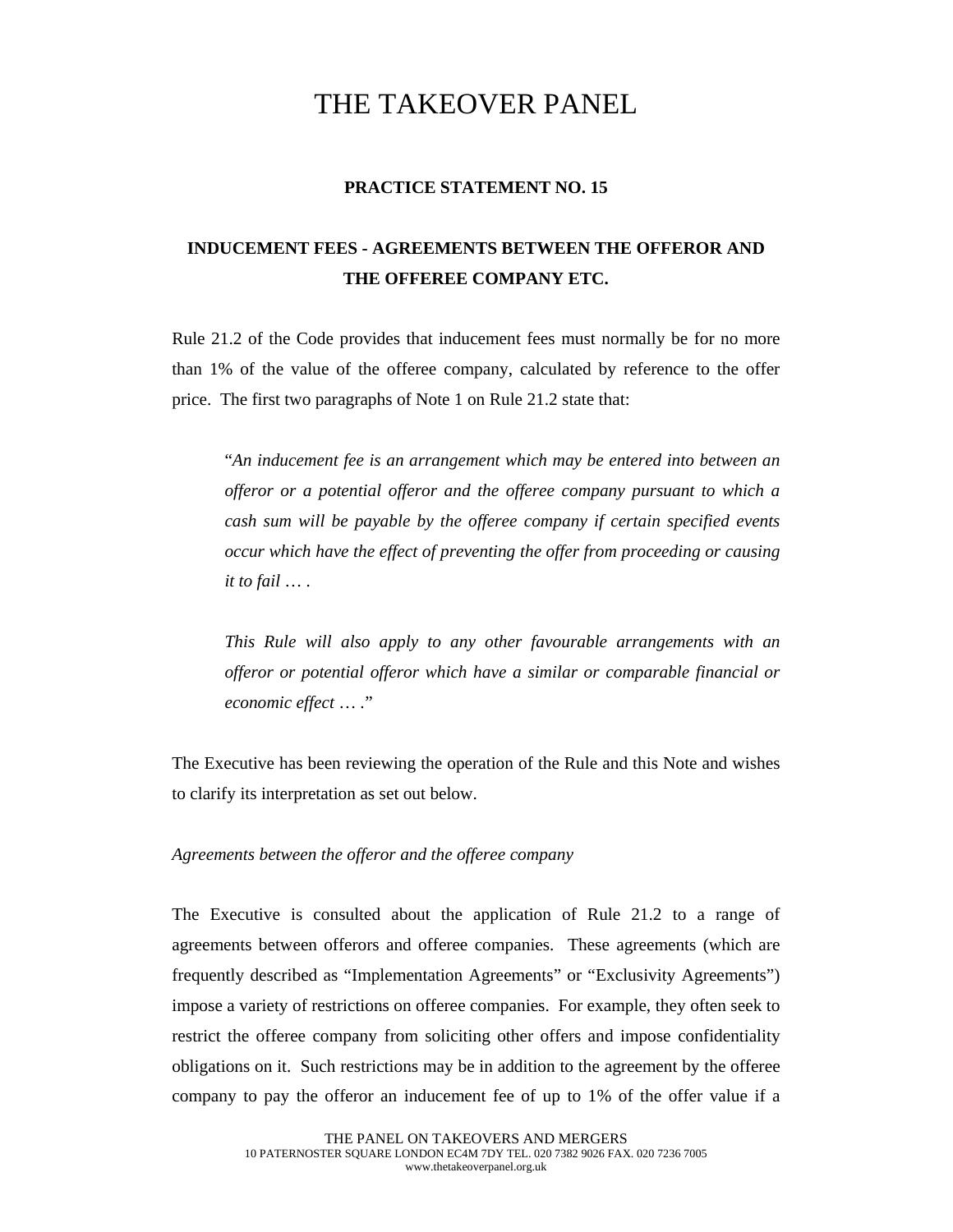higher offer is recommended by the offeree company board or if certain other specified events occur.

The Executive regards payments for any breach of such an agreement which has the effect of preventing the offer from proceeding or causing it to fail (because, for example, the offeree board successfully solicits a higher bid) as falling within Rule 21.2. Therefore, the maximum total payments to the offeror for such breaches (including any inducement fee) should be 1% of the value of the offeree company, as set out in the Rule. The Executive recognises that payments by the offeree company for breaches which have not prevented the offer from succeeding or caused it to fail will fall outside Rule 21.2.

The Executive is concerned to ensure that agreements entered into by offeree companies properly reflect the provisions of the Code. Therefore, when consulted in cases where an inducement fee or similar arrangement is proposed (as required by Rule 21.2), the Executive will normally require that all relevant agreements include a clause as follows:

"Nothing in this agreement shall oblige [the offeree company] to pay any amount which the Panel determines would not be permitted by Rule 21.2 of the Takeover Code."

#### *Fully diluted share capital*

In Practice Statement No. 4, the Executive stated that the 1% limit in Rule 21.2 can be calculated on the basis of the fully diluted equity share capital of the offeree company. The Executive wishes to clarify that only options and warrants which are "in the money" may be included in the calculation. When determining the value of the fully diluted share capital, the value to be attributed to such warrants and options is their "see-through" value, taking into account the offer price for the relevant shares and any exercise price. The value attributable to convertible securities is the offer price multiplied by the conversion ratio.